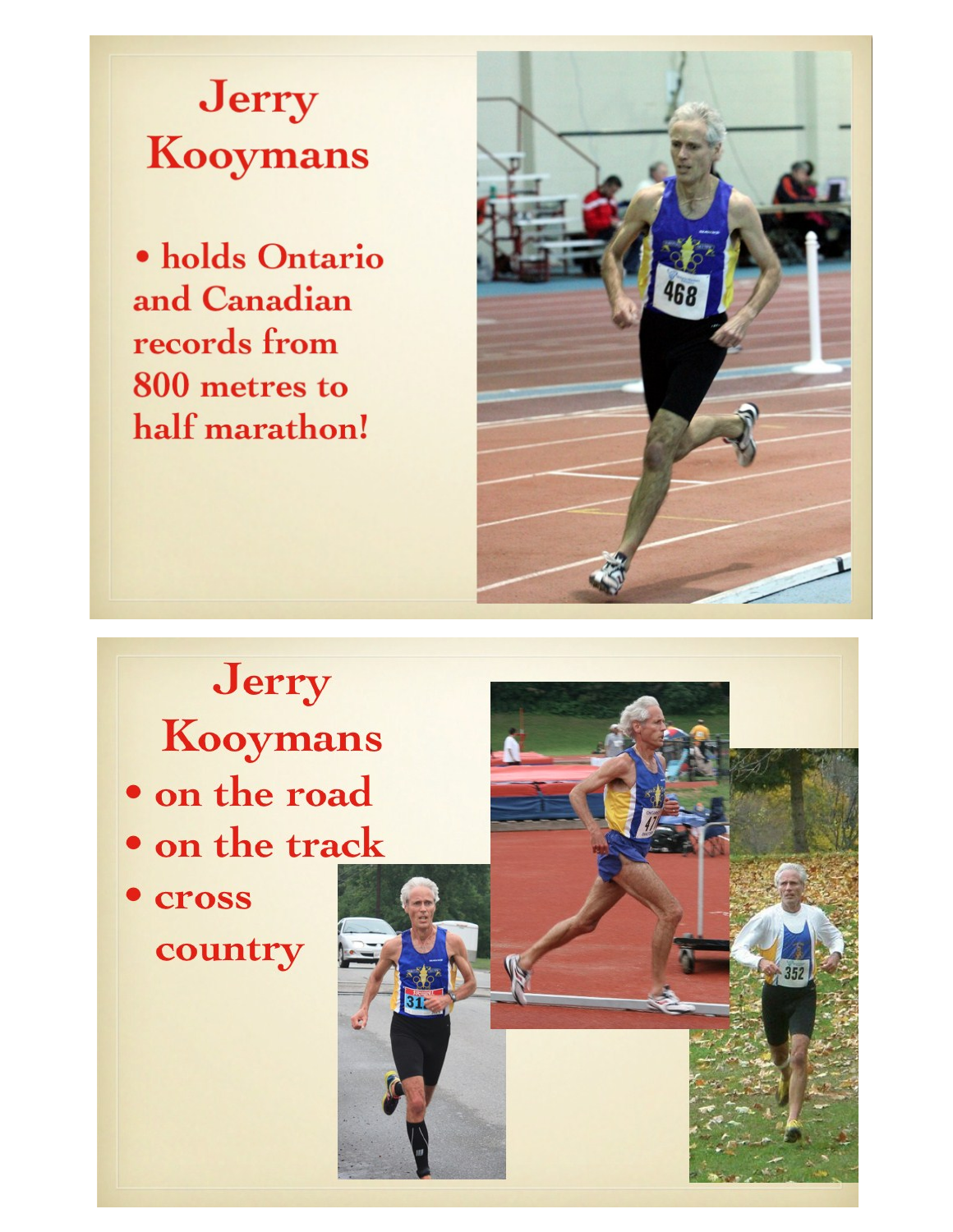Jerry Kooymans is a 2012 Ontario Masters Athletics inductee to the Hall of Fame and a versatile athlete in distance running. He holds records on the track, on the road, and cross country. He currently holds 17 Canadian records, from the mile at age 45  $-$  4:34, to 15 kilometres  $-$  51:20. In 2011, he set an Ontario half marathon record as well, and in September 2012, coming back from injury, has resumed breaking records in M55 on the road, in a 5 mile event in New Brunswick, running a time of 28:16. He has been a three time Athlete of the Year in Distance and Cross Country, and also our overall Male Athlete of the Year.

Ontario Masters is happy to welcome Jerry Kooymans into our Hall of Fame.

## **Jerry<br>Kooymans**

**2010 OMA Male Distance AOTY 2009 OMA Male Cross Country AOTY 2008 OMA Male Cross Country AOTY** 2005 OMA Male Athlete of the Year

**2012 Ontario Masters Athletics Hall of Fame**